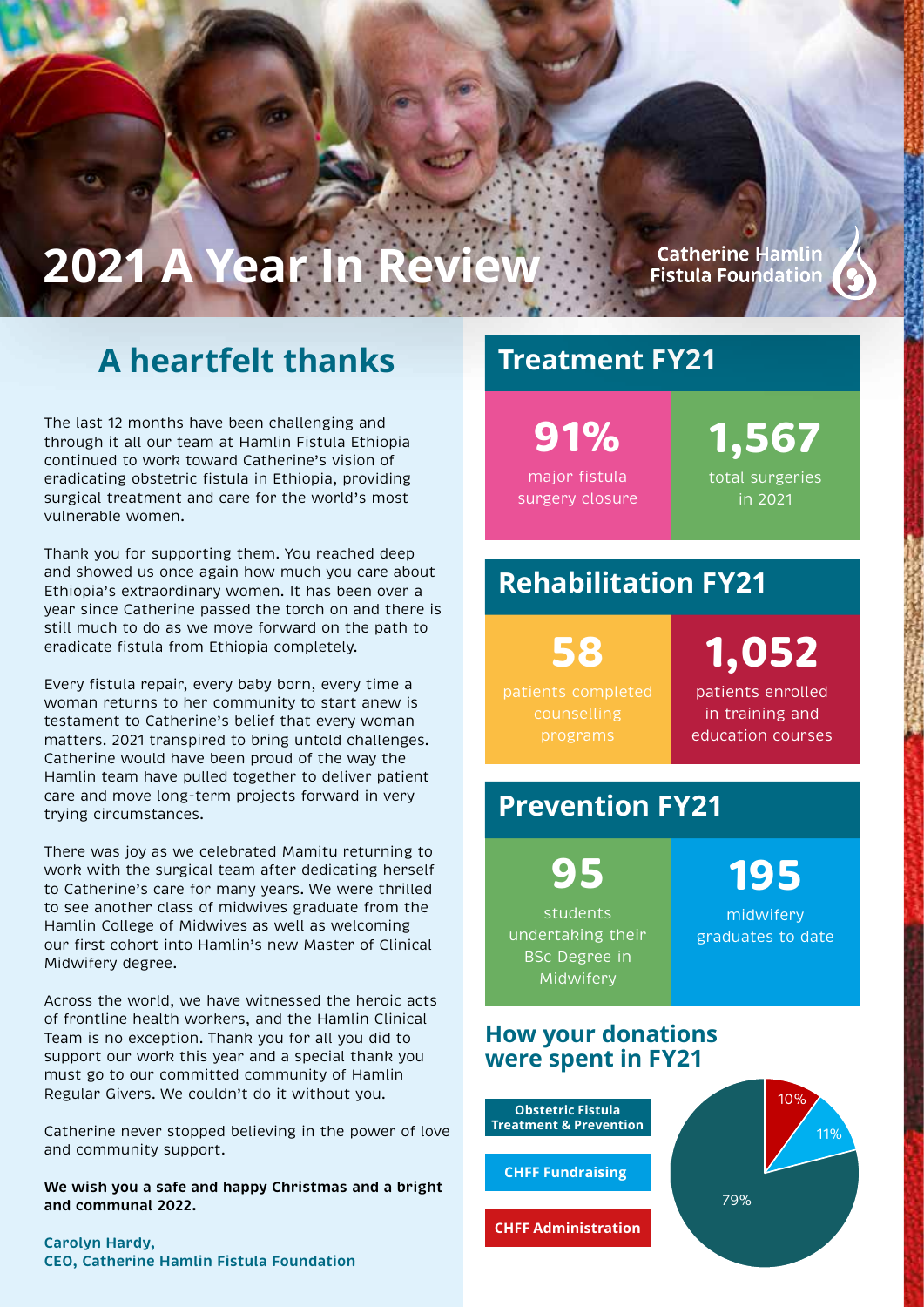## **Treatment**

The physical and psychological consequences of obstetric fistula are both debilitating and heartbreaking. Yet, while obstetric fistula requires specialised treatment and care, most fistula injuries can be repaired with a simple two-hour operation. This life-changing surgery is one that can completely restore a woman's life and dignity.

Hamlin is working harder than ever to locate and treat women in remote parts of Ethiopia who have suffered alone for years, perhaps decades, without knowing that help is available. During FY2021,

hundreds of Hamlin-trained health workers went door-to-door, person-to-person, tirelessly searching for the estimated 30,000 women still physically and emotionally isolated by fistula.

These women were brought to Hamlin hospitals for treatment and, over the last 12 months, almost 1,600 surgeries were performed.

Etagegn said: "*I didn't believe that there would be a cure for me until I reached this hospital and saw the amazing care for many women like me*."

**"To be able to train dedicated young doctors and midwives is marvellous for me and my loyal staff, especially as they become enthusiastic about helping these poor women. It gives me confidence that the eradication of obstetric fistula can be achieved."** 



*Dr Catherine Hamlin*

#### **Physiotherapy services**

Stress Urinary Incontinence (SUI) and physical rehabilitation form an essential part of Hamlin's physiotherapy services for patients.

SUI services include training and assessment of pelvic floor muscle, overflow incontinence management, measuring residual urine, bladder training, stiff catheter training, follow up including medication or treating infection, linking the patient to social work, finance and arranging transportation for discharge.

During FY2021, 760 patients have accessed these confidence-building services for periods from seven days to six months.

 $1,567$  total surgeries in FY21 91% major fistula surgery closure

#### **Patient Identification Program**

Hamlin's Patient Identification Program was launched in 2020 aiming to treat the estimated 30,000 women in Ethiopia still suffering with a fistula injury. We are seeking out every remaining patient, many in isolated rural communities and many who have lived with fistula for many years, so that they too can return to a normal happy healthy life. Initial campaigns took place in Addis Ababa and Yirgalem in January and February 2020 and a national SMS campaign was launched at the end of January 2021. As a result, we are seeing an increase in fistula surgeries on patients who have lived with fistula for many years.

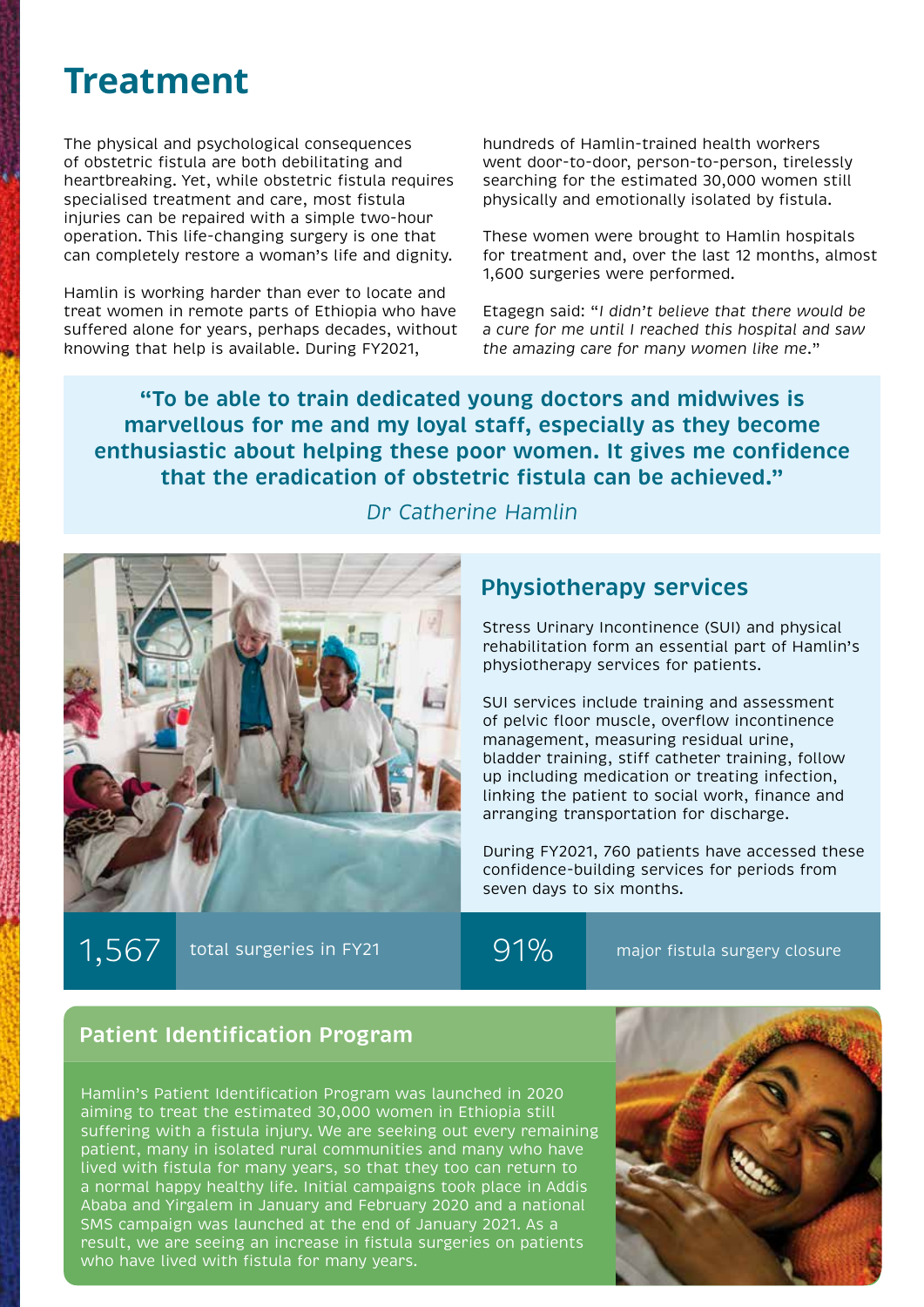## **Rehabilitation**

The team at Hamlin Fistula Ethiopia's Rehabilitation and Reintegration Centre, Desta Mender, continues to restore the health and dignity of women who have sustained severe or complex fistula injuries. Desta Mender embodies the Hamlin Model of Care, which is grounded in a fundamental respect for women with fistula injuries and a deep commitment to the provision of complete and compassionate care.

Patients receive both physical and emotional rehabilitation during their stay, while accessing ongoing medical care for their injuries. In addition, Desta Mender gives women the opportunity to take part in literacy and numeracy classes, life skills and vocational training, empowering them to be productive members of their communities when they return home.





1,052 patients enrolled in training and education courses at Desta Mender and regional Hamlin hospitals

58 patients completed counselling programs in FY21

While COVID-19 forced Desta Mender to suspend programs during June-August last year, it reopened in September 2020.

It continues to provide Rehabilitation and Reintegration activities with appropriate protective measures taken to ensure the safety of both staff and patients.

From October-December 2020, the team prepared to launch the Women's Empowerment Program through vocational and life skills training, with the first group of 44 women joining in January 2021.

**"They are all precious to me. For every patient that comes to us we try to give them all the love, care and expertise that we have to help them to get better and back to a normal life."** 

*Dr Catherine Hamlin*

#### **Mamitu returns**

After spending more than five years away from patient care and surgeries, caring for Catherine in her final years, Mamitu Gashe has come back to practice fistula repair surgery. This has been one of the most exciting moments for everyone at Hamlin this year and is a sign of the continuing legacy of Catherine and Reg.

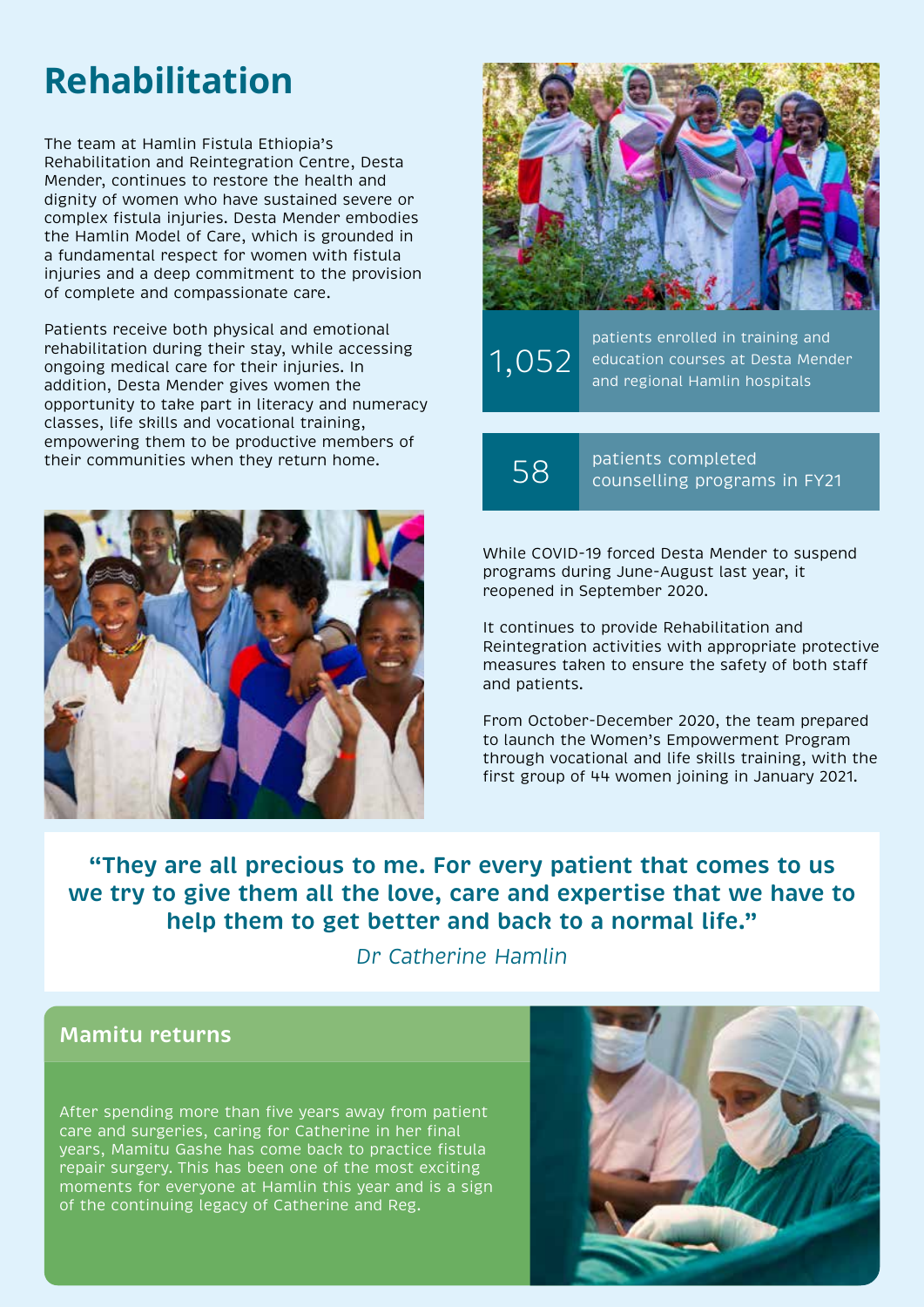## **Prevention**

Hamlin Midwives play an essential role in preventing obstetric fistulas and saving the lives of hundreds of mothers and babies every year. Based in more than 50 Hamlin-supported midwifery clinics across rural Ethiopia, these trained professionals also support, nurture and empower women while sharing invaluable

### $22,344$  babies delivered by<br>Hamlin Midwives in Hamlin Midwives in FY21

32,938

pregnant women seen for their first antenatal check in FY21



**"Midwifery I believe is the answer – to put a well trained midwife in every village would soon eradicate obstetric fistula."** 

*Dr Catherine Hamlin*

knowledge, building trusting networks and transforming entire communities in rural Ethiopia. This year, our midwives have been on the frontline in the fight against COVID-19, helping to prevent infection in the communities they work in.



**The Hamlin College of Midwives continues to be a centre of excellence for the training of midwives:**



graduated since 2010 and been deployed to rural areas

#### **Catherine's vision lives on...**

"I would like to send my sincere appreciation to the Australian people for their loving support of Hamlin Fistula Ethiopia and for the Hamlin College of Midwives. The Hamlins dedicated their entire lives to women's health care and now it's our turn to keep their legacy moving forward as much as possible."

- Ato Zelalem Belete, Dean of the Hamlin College of Midwives and Prevention Manager at Hamlin Fistula Ethiopia

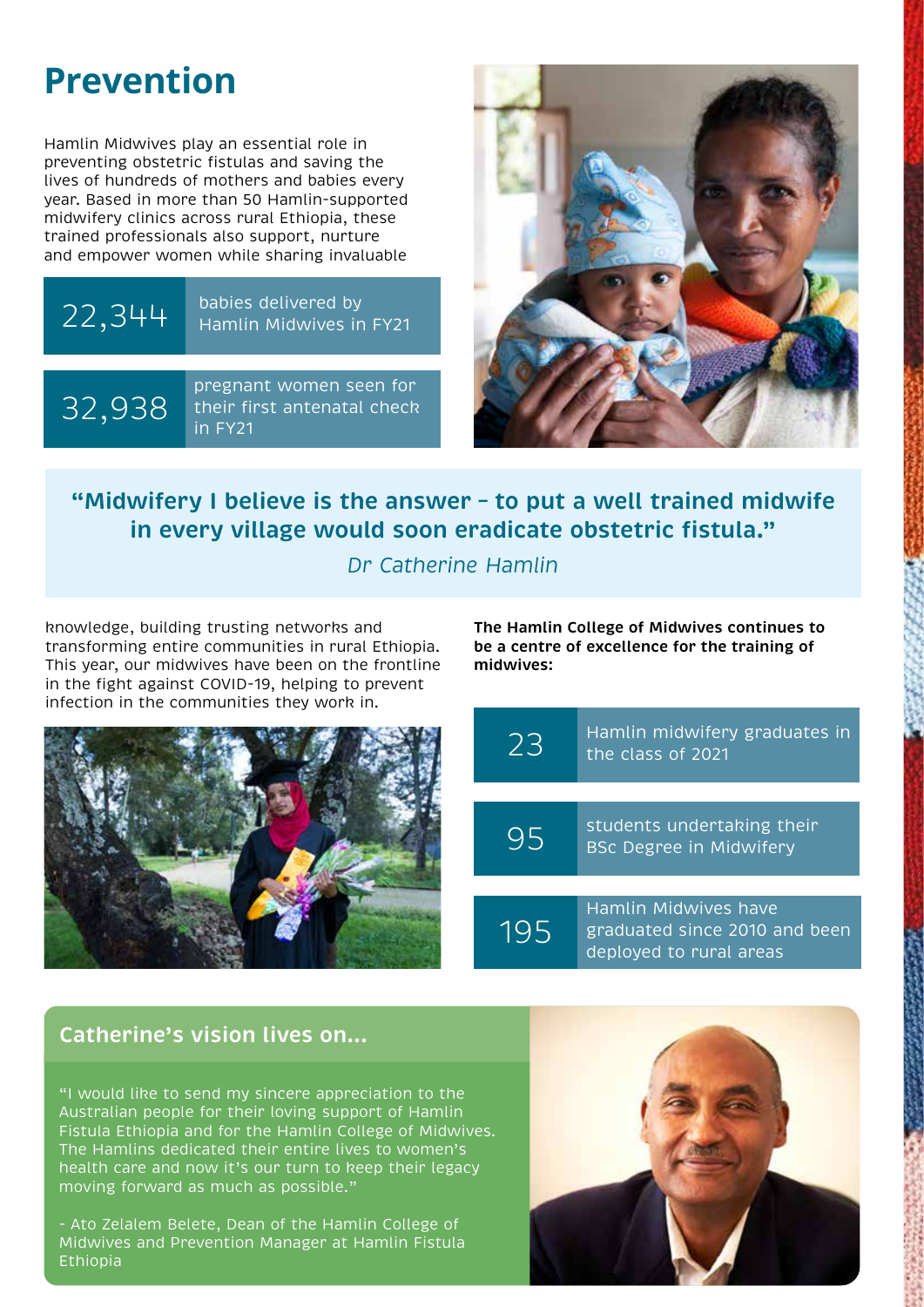Dear Hamlin supporters,

My name is Rahmet and I am a Hamlin Midwife.

I graduated from the Hamlin College of Midwives this year I grammature power one them would be working towards their goal of eradicating obstetric fistula in Ethiopia.

Deploying trained midwives in rural communities is the best way to prevent obstetric fistulas.

The practical training I received at the Hamlin clinic is so important, as it helped me to learn the community's way, their lifestyle, culture, and relationship with healthcare workers.

As a Hamlin Midwife, I am also determined to increase As a manufacture processes in and about the importance of prenatal care.

If we can prevent obstetric fistulas and birth complications, we We can provide account produce in the and babies.

I am excited to return to my home in Oromia region in Mettu and begin work in the Hamlin clinic. I also plan to continue my studies and hope to undertake the Hamlin College of Midwives' Master of Science in Clinical Midwifery.

In the meantime, I will continue to broaden my knowledge by keeping up to date with the latest research and learning from the women and children I support.

Thank you to our Australian donors for giving me this wonderful opportunity.

You are helping to train a new generation of midwives to I we die norporty to the most of Ethiopia's most remote regions.

Together, we can ensure safe childbirth for many more women in organismo, we can avaluate of the continue of the late

Rahmet, Hamlin Midwife



**When a Hamlin Midwife arrives in a community, new cases of fistula drop to almost zero in nearby villages.**

**"The key to a fistula-free world lies in preventative measures."** *- Dr Catherine Hamlin* 

A Hamlin Midwife educates and fosters trust through women's networks, which leads to more pregnant women accessing prenatal and perinatal services. This reduces complications during birth and helps to eradicate fistula.

**Help us give all women in Ethiopia access to the skills and compassionate care of Hamlin Midwives like Rahmet.** 

**hamlin.org.au/christmas**